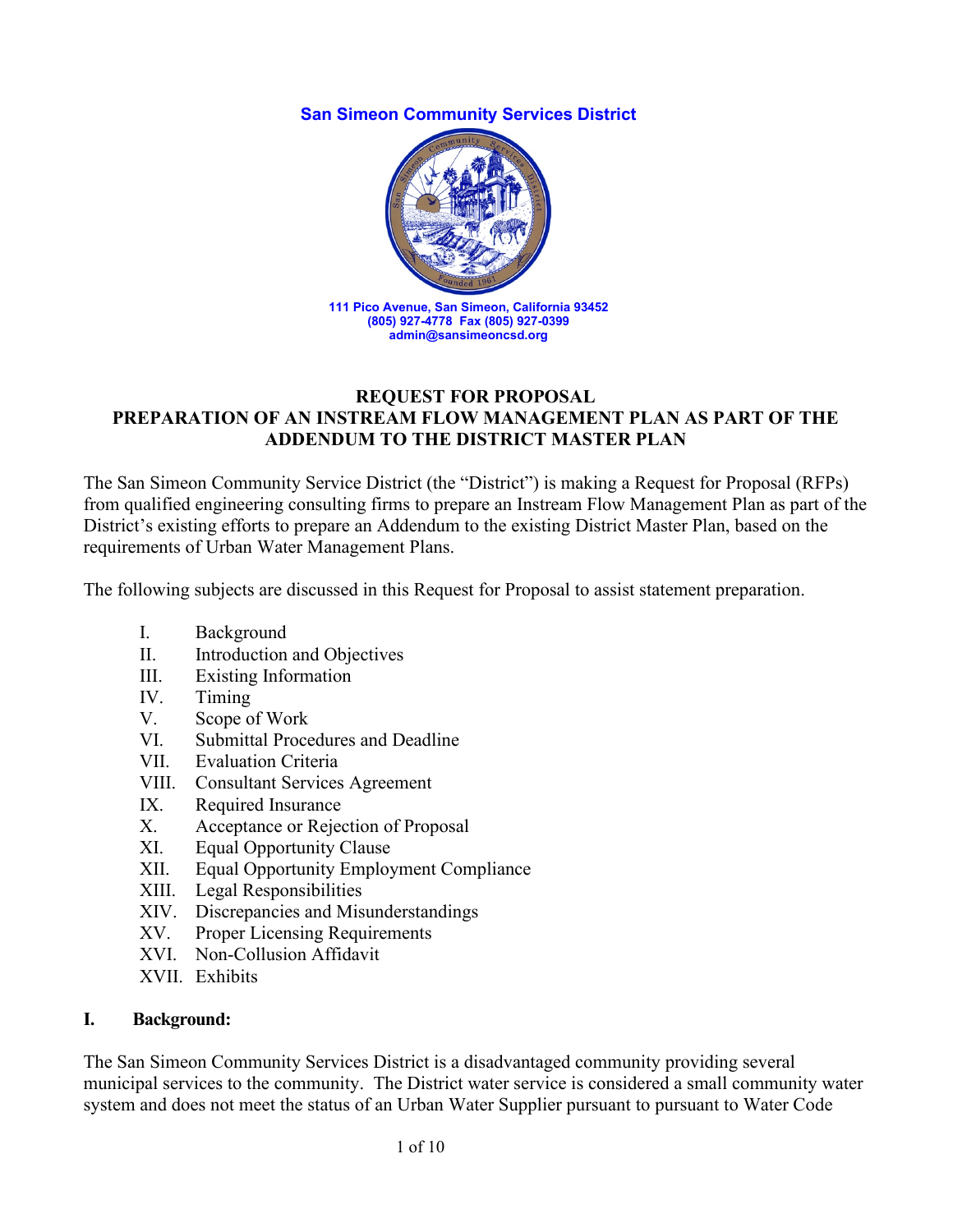Section 10617. As a result, the District is not required to prepare and Urban Water Management Plan and is exempt from various requirements mandated on Urban Water Suppliers. The District is currently working on the preparation of an update to the District's Master Plan (2018) based on certain requirements for Urban Water Management Plans (UWMP Standards) for the purpose of obtaining a determination of water that is available for new development. This RFP includes a request for proposals to prepare an Instream Flow Management Plan for inclusion in the District's Addendum to their 2018 Master Plan.

The District, formed in 1961, covers approximately 100 acres located on the North Coast of San Luis Obispo County, approximately 35 miles north of the City of San Luis Obispo. The District owns the community water system that serves approximately 199 residential and 10 non-residential customers. The current average annual water production is approximately 80-acre feet per year ("AFY"). Of that amount, residential water customers utilize approximately16 AFY (20 %) and non-residential customers utilize approximately 64 AFY (80 %). The District has a water rights license issued by the State Water Board to extract 140 AFY from Pico Creek wells subject to conditions identified in the license.

### **II. Introduction and Objectives:**

As a Small Water System, and not an Urban Water Supplier, the District is not mandated to prepare an Urban Water Management Plan because it does not have 3,000 customers nor does it deliver more than 3,000 AFY of water to customers. As a result, the District's current Master Plan (2018) focuses primarily on technical details needed for the sizing and design of District infrastructure. Information in the Master Plan includes existing demands, projected growth, projected demands, fire flow requirements, the existing system, hydraulic modelling, and proposed improvements.

The District's Master Plan does not include information required in Urban Water Management Plans identified in the Urban Water Management Plan Guidebook 2020 prepared by the California Department of Water Resources (DWR) on water supply reliability, drought risk assessment, water shortage contingency plans, and demand management measures. Instead, the District has adopted a water conservation ordinance that includes water shortage levels and demand management measures. In addition to the Master Plan and water conservation ordinance, a 2014 study on the Pico Creek groundwater basin provides information on the District's source of supply and changes in water availability and water quality based on differing conditions including droughts, tides and other influences on Pico creek and its small coastal basin.

In 1986, the District adopted an ordinance prohibiting the issuance of new water will-serve letters (moratorium).

Since the District established the water moratorium, the nature and extent of water conservation, water use efficiencies, implementation of water quality facilities, and an updated water license issued by the State Water Resources Control Board provide significant and substantial evidence indicating that repealing, or more likely, modifying the moratorium should be considered because objective evidence compels a conclusion that water is now available for new development.

Water production in 1986 and 1987 were 149.5 acre feet and 148.8 acre feet, respectively, exceeding the District's water rights permit. Subsequent District and community efforts led to successful conservation and water use efficiencies that have reduced annual production to approximately 80 AFY. The District is seeking an update to its Master Plan, utilizing standards established pursuant to the California Water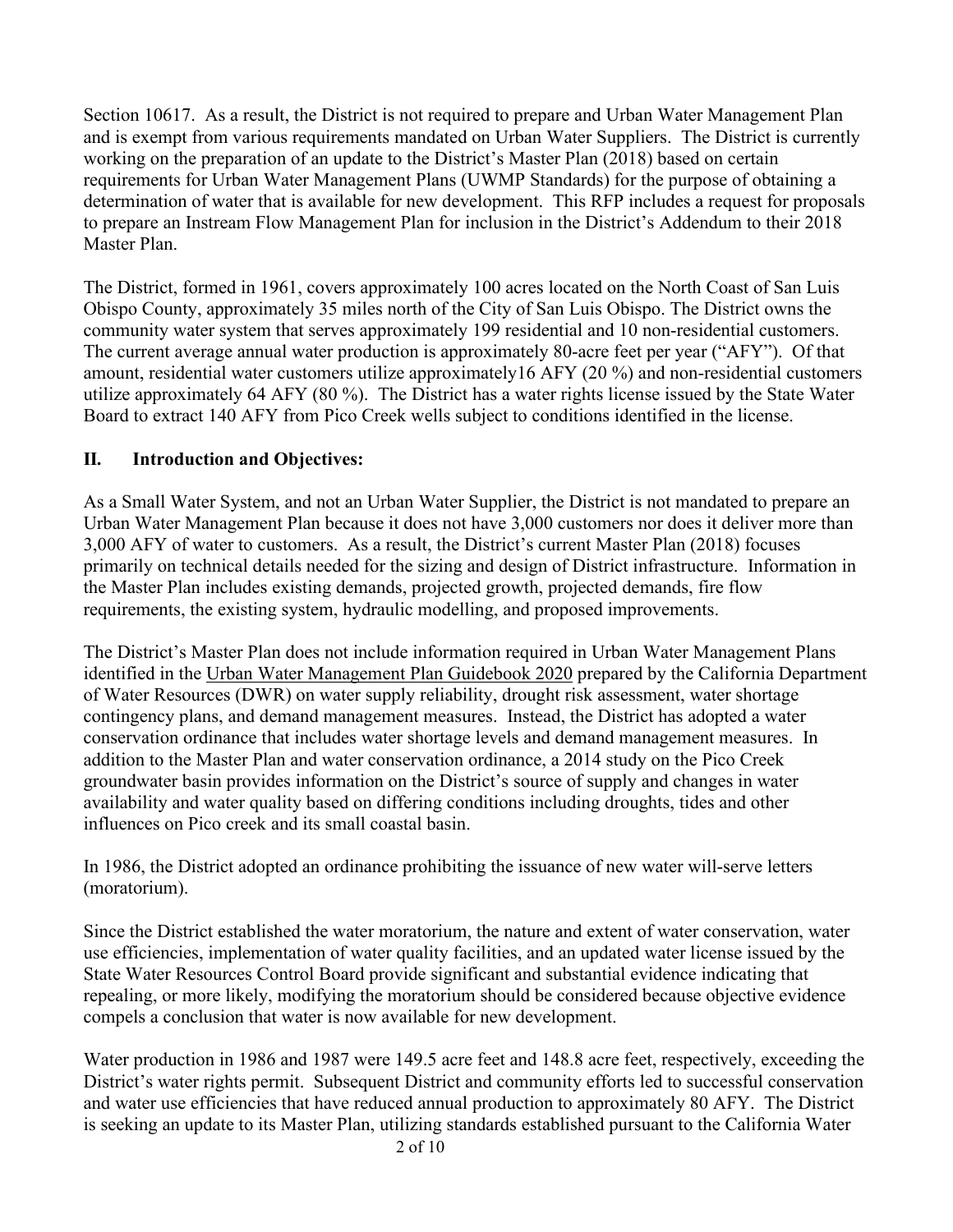Code for Urban Water Management Plans, to determine the amount of water that is now available for new development.

# Primary Objective: Instream Flow Management Study

The SSCSD is requesting that the preparation of the Addendum to the District Master Plan include an Instream Flow Management Study and execute the study within Pico Creek. The main goal of this study shall be to provide a collaborative work plan to guide the collection and analysis of high-quality science that is robust, credible, transparent, and relevant. In addition, the SSCSD intends the study to satisfy the recommendations stated within the North Coast Area Plan as provided in the County of San Luis Obispo General Plan.

This task includes development of an Instream Flow Management Study for Pico Creek that meets the standards of the California Department of Fish and Wildlife ("CDFW") to identify instream flow criteria. This includes preparation of a technical report summarizing the results of the Instream Flow Management Study that will include a monitoring plan for long-term sustainable environmental stewardship. The study shall be developed in full compliance with the CDFW Instream Flow Program and consistent with the Instream Flow Incremental Methodology. In preparing the study, the Consultant shall review and consider historical documents and data, including but not limited to, previous special species and habitat studies for the study area and other documents and data relevant to the project.

## **III. Existing Information**

The following is a list of the District's existing information, which can be located at [www.sansimeoncsd.org:](http://www.sansimeoncsd.org/)

- San Simeon CSD Master Plan (2018)
- Pico Creek Groundwater Availability Study (2014)
- SSCSD Water Conservation Plan (2016)
- Water Usage Calculations (2014)
- Water Wait List Reconciliation (2020)
- Water License issued by the State Water Board (2012)
- Water Treatment Capabilities
- North Coast Area Plan (Revised October 5, 2018)

## San Simeon CSD Master Plan (2018)

The District's Master Plan was most recently updated in 2018 by Phoenix Engineering, Inc. (Santa Paula, Ca). The plan was prepared with "the intent of recommending improvements to SSCSD's potable water system" and other District infrastructure. It utilized water meter data from 2012-2017.

## Pico Creek Groundwater Availability Study (2014)

The "Groundwater Availability Study, Pico Creek Valley Groundwater Basin, 2014 Update" dated September 2014, was prepared by Cleath-Harris Geologists, Inc. (San Luis Obispo, Ca). Consultants can anticipate that Cleath-Harris will be available to confer on the groundwater availability study.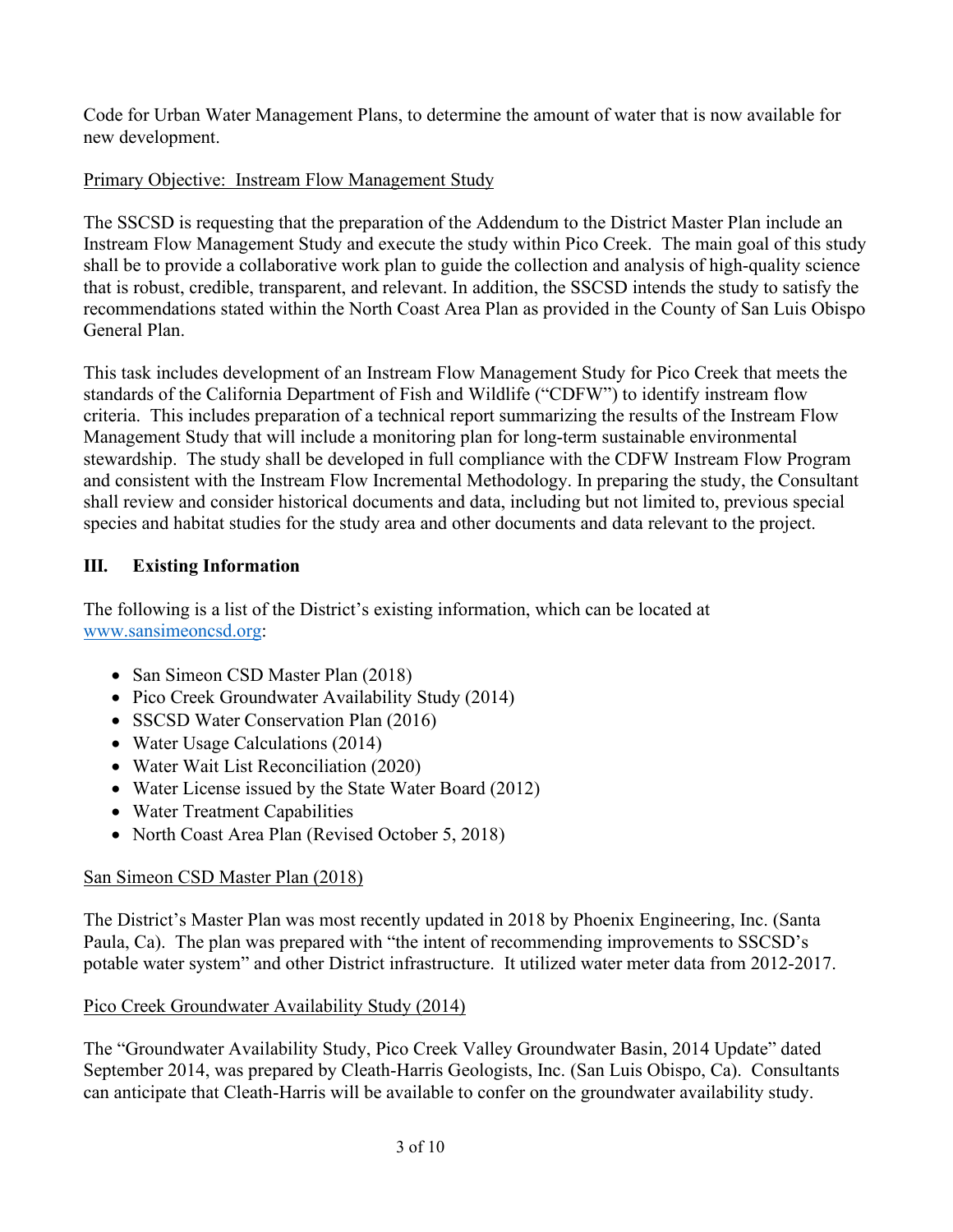### SSCSD Water Conservation Plan

On December 14, 2016, the District adopted Ordinance No. 117, which includes three (3) stages of water shortages.

### Water Usage Calculations

Water usage calculations were prepared by Phoenix Engineering, Inc. The consultant should become familiar with the existing water usage calculations and provide explanations of differences that may exist between those calculations and similar calculations developed by the consultant and used in the determination of water availability (i.e. – differences in data periods and in methodologies, if any).

### Water Wait List Reconciliation

The reconciliation is dated September 28, 2020 and illustrates the existing wait list for water will-serve letters. It includes some preliminary estimates on whether sufficient water is available for properties on the wait list. The consultant should consider it informational only as it is provided as examples of expected increases in demand based on existing land use designations.

### Water License (State Water Board)

The water license issued to the District provides annual limits of 140-acre feet per year and a maximum diversion rate of 0.27 cubic feet per second with other provisions allowing diversion of greater quantities over shorter periods of time while adhering to seven (7) day limitations.

### Water Treatment Capabilities

The District installed a reverse-osmosis system in 2016 with approximately 300 gallon per minute flow capacity rate. As described in the Pico Groundwater Basin Availability Study, the water quality of the District's source of supply becomes subject to tidal influences with corresponding increases in salinity.

### North Coast Area Plan

The North Coast Area Plan is part of the County of San Luis Obispo Local Coastal Plan. The North Coast Planning Area extends from the Monterey/San Luis Obispo County Line on the north, to Point Estero on the south, and inland generally to the main ridge of the Santa Lucia range. The planning area includes the communities of Cambria and San Simeon Acres. This report describes county land use policies for the North Coast Planning Area, including regulations which are also adopted as part of the Land Use Ordinances and Local Coastal Program.

This Area Plan allocates land use throughout the planning area by land use categories. The land use categories determine the varieties of land use that may be established on a parcel of land, as well as defining their allowable density and intensity.

## **IV. Timing**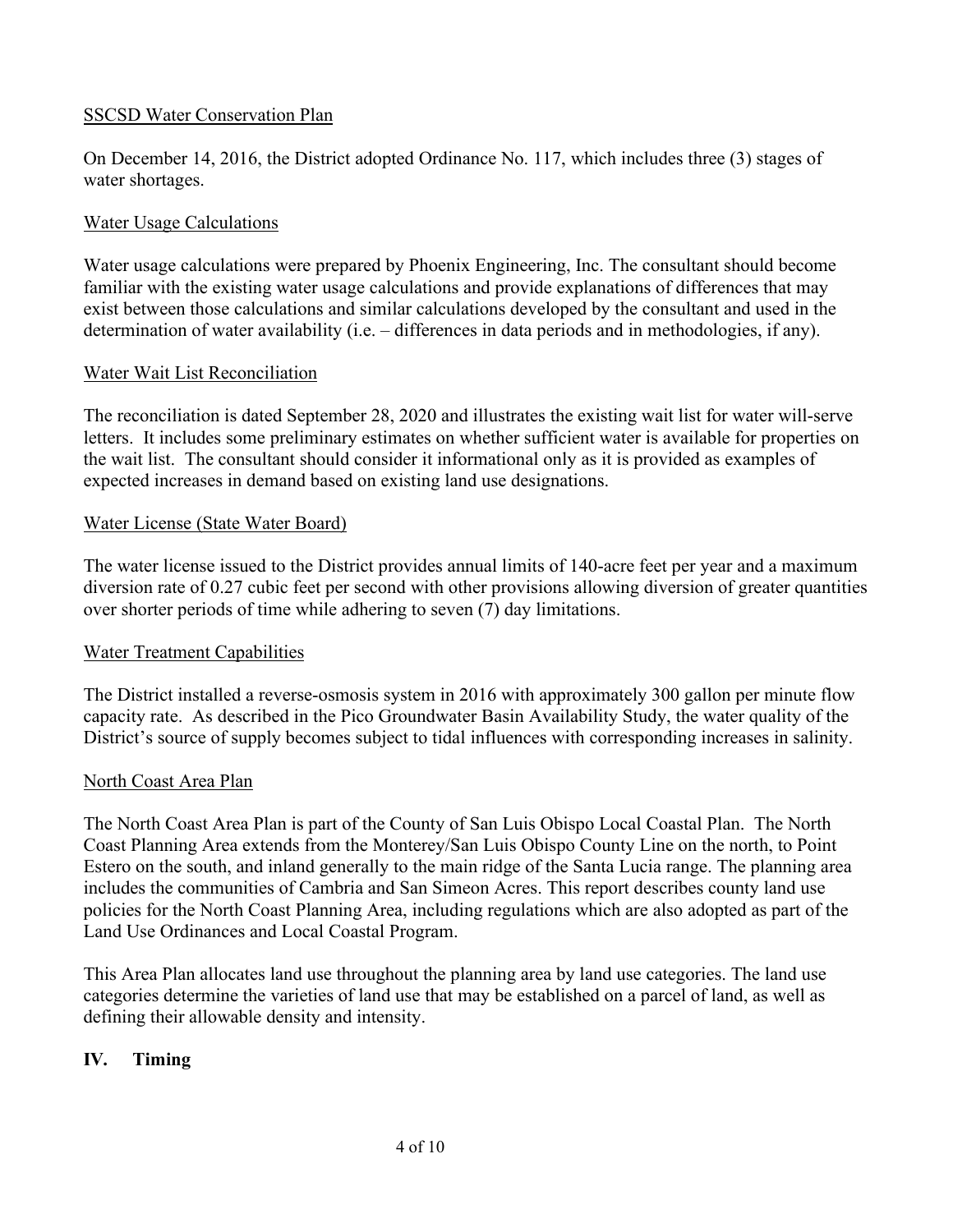Time is of the essence with respect to this contract. The consultant is expected to propose a milestone (the "Preliminary Review Milestone") to update the Board of Directors on overall work progress, to be coordinated with the District's efforts on the preparation of the Addendum to the Master Plan.

## **V. Scope of Work:**

### Qualifications

A statement of the consultant's qualifications, as described below, are to be submitted with the Consultant's name, address, telephone number, and email address. The statement of qualifications (SOQ) shall be concise, well-organized and demonstrate the Consultant's qualifications and experience relating to the proposed project. SOQs shall be submitted in hard copy and in .pdf format. At minimum, SOQs shall include the following information:

• Cover Letter: The Consultant's legal name, address, telephone number, email address, and designated contact person for the remainder of the selection process.

Statements identifying the overall qualifications of the members of the consultant's team, including relevant experience and other evidence of the Consultant's ability to meet the requirements of Instream Flow Management Plans.

• Statement of Qualifications: Brief description of the consultant's firm, the type of organization (partnership, corporation, etc.) and a listing of the proposed project personnel, including personnel experience and resumes for prime consultants and sub-consultants, if any. Emphasis should be given to highlighting work completed for relatively small public agencies.

Description of consultant and sub-consultant experience with preparation of an Instream Flow Management Plan. Please include names, current telephone numbers, and email addresses of references for existing and past public agency clients.

• Project Communications: Description of how consultant will approach coordination with District staff and preparation of materials for public review and community presentations.

Proposed staffing plan/organizational chart illustrating who will serve in the roles of Contract Manager, Project Manager, and Subject Matter Experts. The Contract Manager is responsible for direct communications with the GES General Manager on periodic progress and any questions or issues that arise, if needed. The Project Manager is responsible for day-to-day communications and overall management of the scope, schedule, and budget. The Project Manager is responsible for maintaining consistent communication with the District's project manager.

Other information that will assist District in understanding the consultant's approach to communications and public outreach.

### **Proposals**

Proposals, as described below, are to be submitted in sealed envelopes clearly marked with the consultant's name, address, telephone number, and email address. The envelope shall be clearly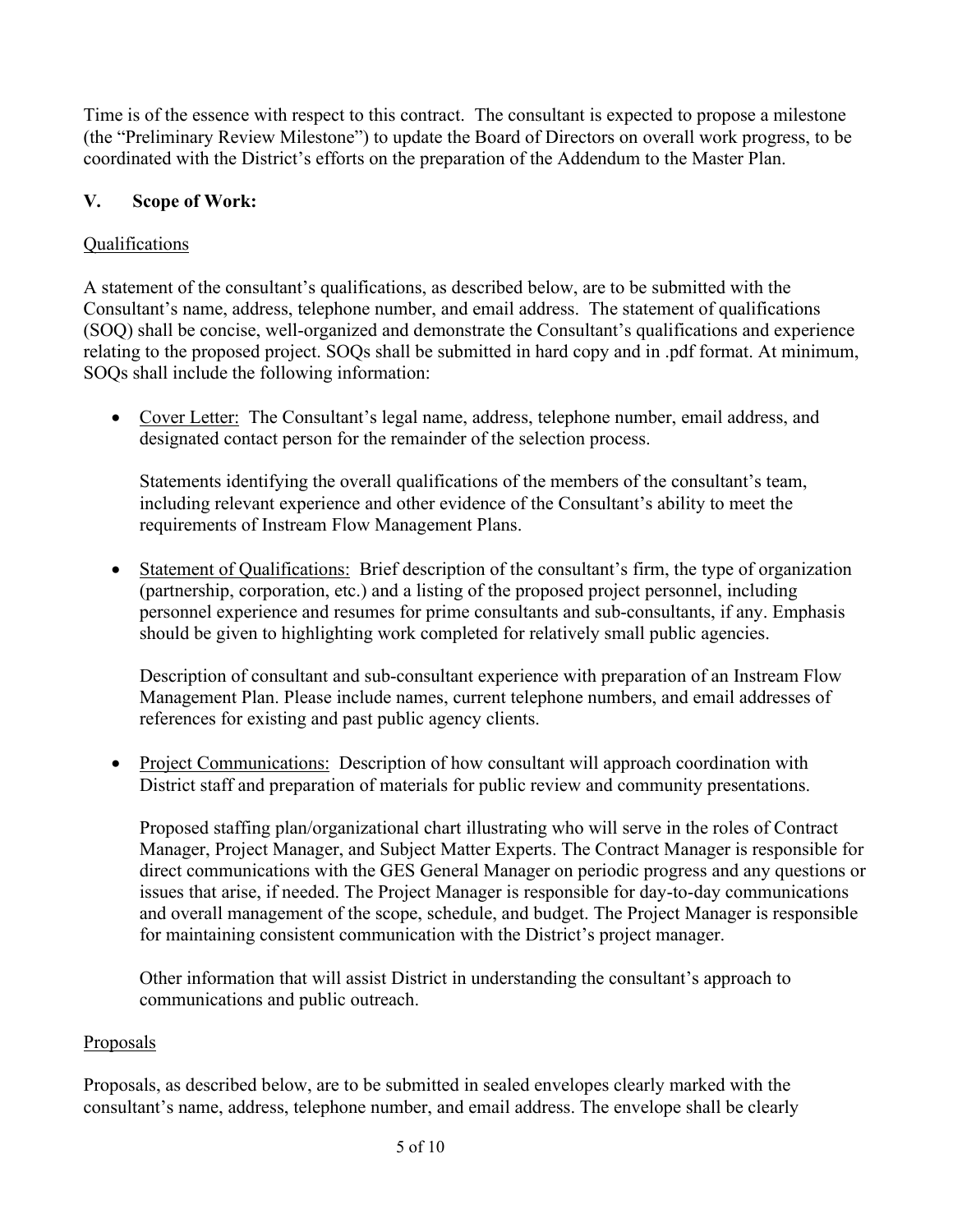identified as the "INSTREAM FLOW MANAGEMENT PLAN." Proposals shall be submitted in hard copy and in .pdf format. At minimum, proposals shall include the following information:

Project Understanding and Approach: This section should demonstrate the consultant's understanding of the project, how the work will be organized, and anticipated key issues to be addressed. This section should include:

- Description of consultant's overall approach to the project, such as an outline work plan that describes how the consultant will organize the project.
- Description of those areas which are most likely to include challenges, and discuss how consultant's approach will help resolve those conflicts or prevent them in advance.
- Other information that will assist District in selecting the most qualified consultant.

Fee Estimates and Rates: The project proposal should include hourly rates, estimated hours by work task, and estimated cost by each phase of work, as defined by the consultant.

## **VI. Submittal Procedures and Deadline:**

Statements of Qualifications and Proposals are to be submitted to the District on or before **2:00 p.m.** on **October 14, 2021**, with the fee estimate and rates in a separate envelope. Responses to this RFP received after the stated deadline will not be accepted. The time of delivery shall be definitively determined by the time-stamping clock located in the San Simeon Community Services District Office at 111 Pico Avenue, San Simeon, CA 93452. It is the proposer's sole responsibility to see that its SOQ and Proposal are received in proper time, and proposers assume all risks arising out of the means of delivery. Any submittal received after the deadline will be returned to the proposer unopened. Submittals are to be addressed to:

District Office San Simeon Community Services District 111 Pico Avenue San Simeon, CA 93452

All responses must be completed as required, signed by an officer of the firm who is authorized to enter into a binding agreement with the District on behalf of the company, and must be received at the place and time designated above.

### Inquiries and Addenda

For inquiries regarding this SOQ/RFP, please contact the, Charles Grace, via electronic mail at cgrace@graceenviro.com, no later than **4:00 PM** on **September 9, 2021**. Inquiries received after that date will be disregarded. Please include the following in the subject line of the email: "Inquiry Re: Instream Flow Management Plan Proposal." Telephonic inquiries will not be taken.

The District reserves the right to issue revisions to the RFP and the deadline for submittal. The District reserves the right to reject all proposals.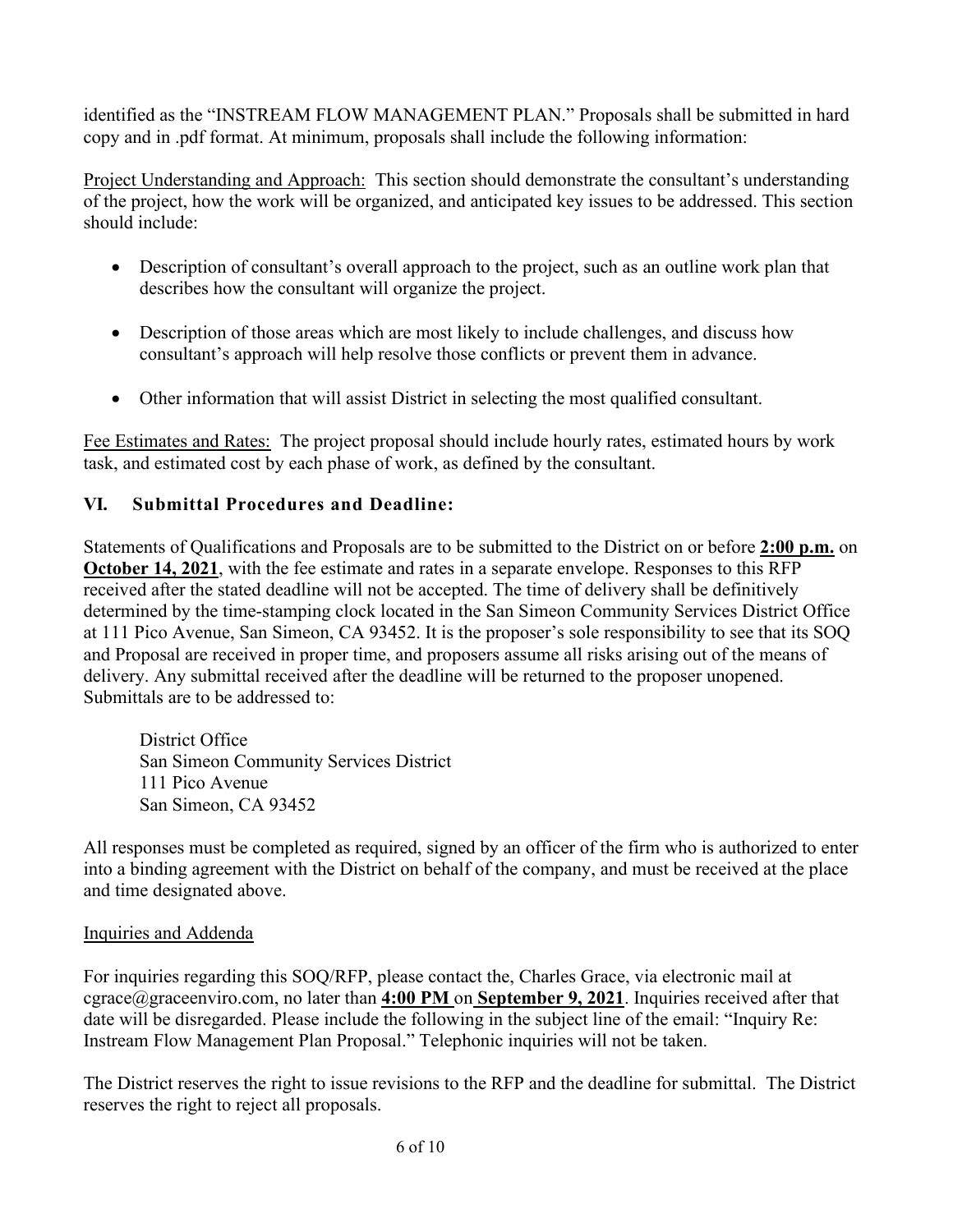#### Anticipated SOQ/RFP Schedule

| <b>Milestone (Estimates)</b>                                | Date       |  |
|-------------------------------------------------------------|------------|--|
| <b>RFP</b> Issued                                           | 8/11/2021  |  |
| Deadline for Clarifications/Inquiries                       | 9/9/2021   |  |
| Deadline to Submit Statements of Qualifications & Proposals | 10/14/2021 |  |
| Interviews (if Desired by District)                         | 11/10/2021 |  |
| District Selection of Consultant                            | 11/10/2021 |  |
| Certificate of Insurance & Contract Execution               | 12/1/2021  |  |
| Notice to Proceed                                           | 12/1/2021  |  |

### **VII. Evaluation Criteria**

Evaluation of each SOQ and Proposal will be performed by a committee of individuals to be selected by the District. The submissions will be scored and ranked based on the selection committee's evaluation of content and completeness. In the event of close scoring, a shortlist interview may be performed. All selected firms will be contacted with specific information as to location and time of the interviews. Evaluation and review will focus on the following criteria:

Organization. Does the firm offer the breadth and quality of services required by the Scope of Services? Does the firm's organizational structure show sufficient depth/capacity for its present and additional workload? Do the consultant's qualifications illustrate the ability to promote efficient communications and public outreach?

Project Understanding/Project Approach. Does the firm's proposal adequately demonstrate understanding and experience in completing the Scope of Services? Does the consultant have experience in conducting the data analysis and calculations required for Instream Flow Management Plans? This understanding can be demonstrated in various manners, including, but not limited to, the firm's successful completion of similar plans for other agencies.

Experience. Does the SOQ demonstrate expertise and professional qualifications with similar work? What are the qualifications of the firm and the individuals assigned to perform the work?

Project Schedule. Is the project schedule thorough and realistic? The District will review and rank consultants based on the submitted documents and will subsequently review fee estimates and rates. Final consultant selection will be at the District's discretion and may include revisions to the Proposed Scope of Services.

### **VIII. Consultant Services Agreement**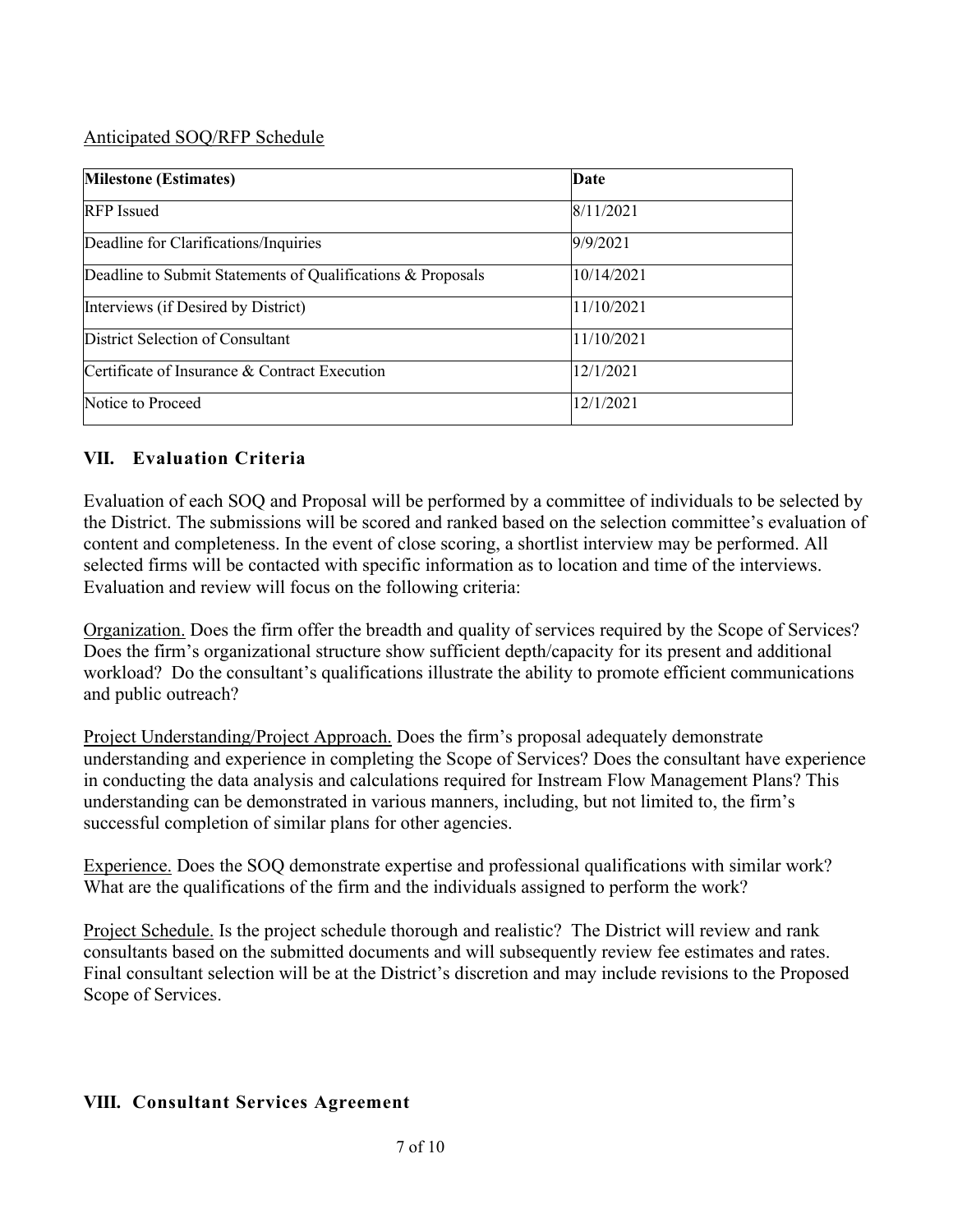The District will identify the firm that best meets the needs of the District and enter contract negotiations with that highest ranked firm. Contracts must be executed within 30 days of offer (or other agreed to time frame, on a case by case basis), or negotiations will be terminated and the offer to contract will be rescinded. Should the District fail to reach agreement with the top ranked firm, the District may enter negotiations with the next highest rated firm and so on. District Staff will make a recommendation to the District's Board of Directors for the award of the Consultant Services Agreement to the firm that best furthers the District's objectives.

# **IX. Required Insurance:**

- 1. Worker's Compensation insurance in accordance with the statutory coverage required by the State of Washington and Employers Liability insurance with limits not less than \$1,000,000 and, where applicable, insurance in compliance with any other statutory obligations, whether State or Federal, pertaining to the compensation of injured employees assigned to the work.
- 2. Commercial General Liability with limits not less than \$1,000,000 per Occurrence and \$2,000,000 Aggregate for Bodily Injury and Property Damage, including coverage for Premises and Operations Liability, Products and Completed Operations Liability, Contractual Liability, Broad Form Property Damage Liability and Personal Injury Liability.
- 3. Commercial Automobile Liability on all owned, non-owned, hired and rented vehicles with limits of liability of not less than \$1,000,000 Combined Single Limit for Bodily Injury and Property Damage per each accident or loss.
- 4. Umbrella/Excess Liability insurance coverage of not less than \$1,000,000 per occurrence and annual aggregate providing coverage in excess of General Liability, Auto Liability, and Employers Liability.
- 5. Professional Liability insurance with limits of not less than \$1,000,000 per claim and \$1,000,000 aggregate.

Each policy of insurance required by this section shall provide for no less than 30-days advance notice to the District prior to cancellation.

In addition, the District, its officers, employees, and volunteers shall be named as "Additional Insured" by all contractors and subcontractors and a "Waiver of Subrogation" shall be included in favor of the District.

The insurance shall be placed with insurers with a Best's rating of at least VII. Certificates of insurance, including all of these requirements, are required prior to signature of the contract.

## **X. Acceptance or Rejection of Proposal**

The District reserves the right to accept or reject any and all SOQs and Proposals. The District also reserves the right to waive any informality or irregularity in any proposal or as deemed to be in its best interest. Additionally, the District may, for any reason, decide not to award an agreement as a result of this RFP or cancel the RFP process. The District shall not be obligated to respond to any proposal submitted, nor be legally bound in any manner by the submission of the proposal. The District reserves the right to negotiate project deliverables and associated costs.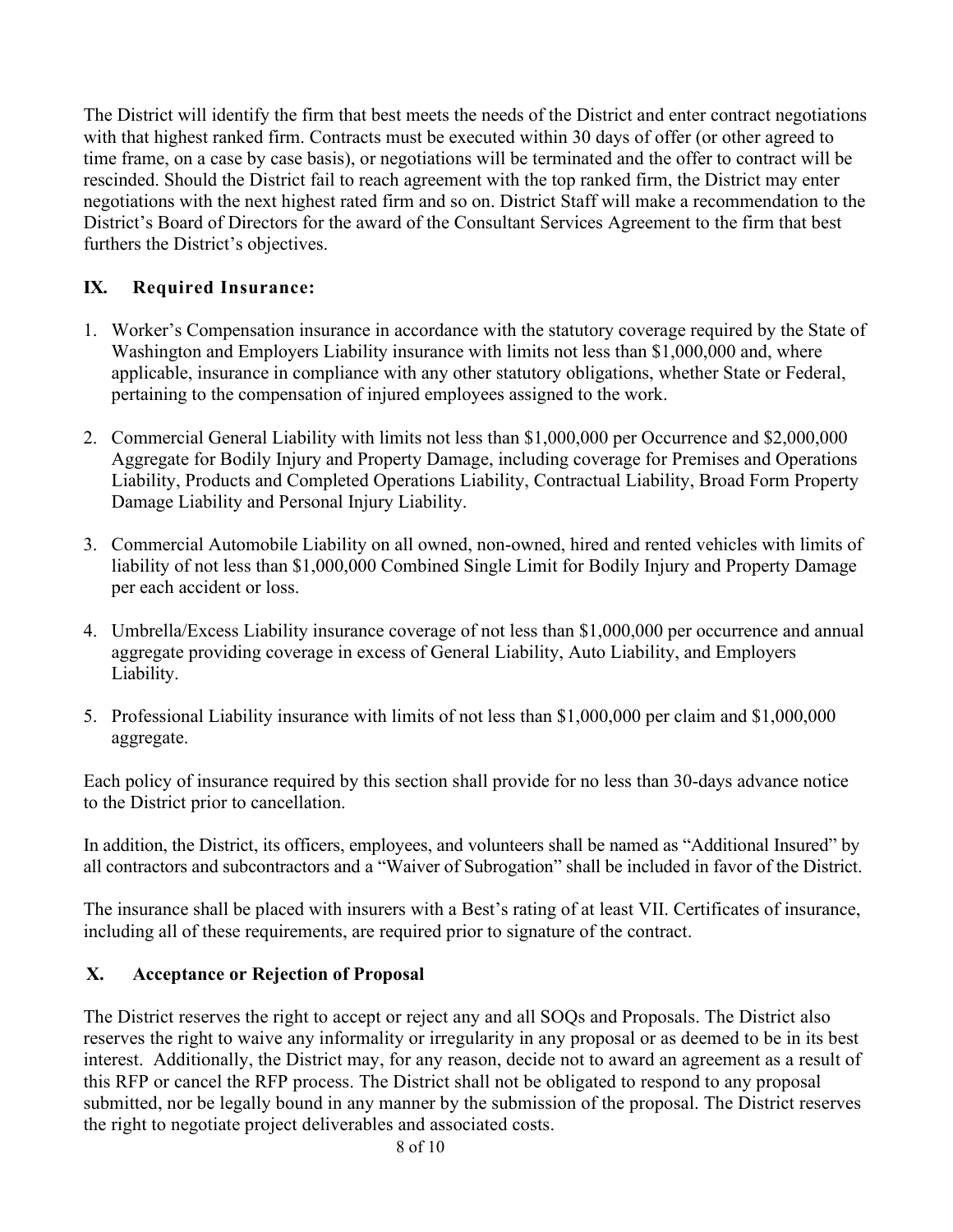# **XI. Equal Opportunity Clause**

Consultants shall ensure against discrimination in employment practices based on State and Federal laws and regulations. The District hereby ensures that minority business enterprises will be afforded full opportunity to submit SOQs in response to this notice and will not be discriminated against based on requirements of State and Federal laws and regulations.

## **XII. Equal Opportunity Employment Compliance**

Consultant shall certify that it has sought out and considered minority business enterprises for those portions of the work to be subcontracted and has fully documented such actions that said documentation is open to inspection, and that said action will remain in effect for the life of any contract awarded hereunder.

Furthermore, consultant shall certify that all steps will be taken to meet all equal employment opportunity requirements of the contract documents. Consultant shall certify that in all previous contracts or subcontracts, all reports which may have been due under the requirements of any agency, State, or Federal equal employment opportunity orders have been satisfactorily filed, and that no such reports are currently outstanding.

## **XIII. Legal Responsibilities**

All SOQs must be submitted, filed, made, and executed in accordance with State and Federal laws relating to SOQs for contracts of this nature whether the same or expressly referred to herein or not. Any company submitting a proposal will by such action thereby agree to each and all terms, conditions, provision, and requirements set forth, contemplated, and referred to in the RFP, and other contract documents, and to full compliance therewith.

## **XIV. Discrepancies and Misunderstandings**

Consultants must satisfy themselves by personal examination of the work site, specifications, and other contract documents and by any other means as they may believe necessary, as to the actual physical conditions, requirements, and difficulties under which the work must be performed. No consultant will at any time after submission of a proposal make any claim or assertion that there was any misunderstanding or lack of information regarding the nature or amount of work necessary for the satisfactory completion of the job. Any errors, omissions, or discrepancies called to the attention of the District will be clarified by the District in writing to all Proposers prior to the submission of SOQs.

## **XV. Proposer Licensing Requirements**

Any consultant or sub-consultant who is not licensed in accordance with the provisions of the State Business and Professional Code or who fails to maintain a required license will be considered to have created a material breach of contract.

## **XVI. Non-Collusion Affidavit**